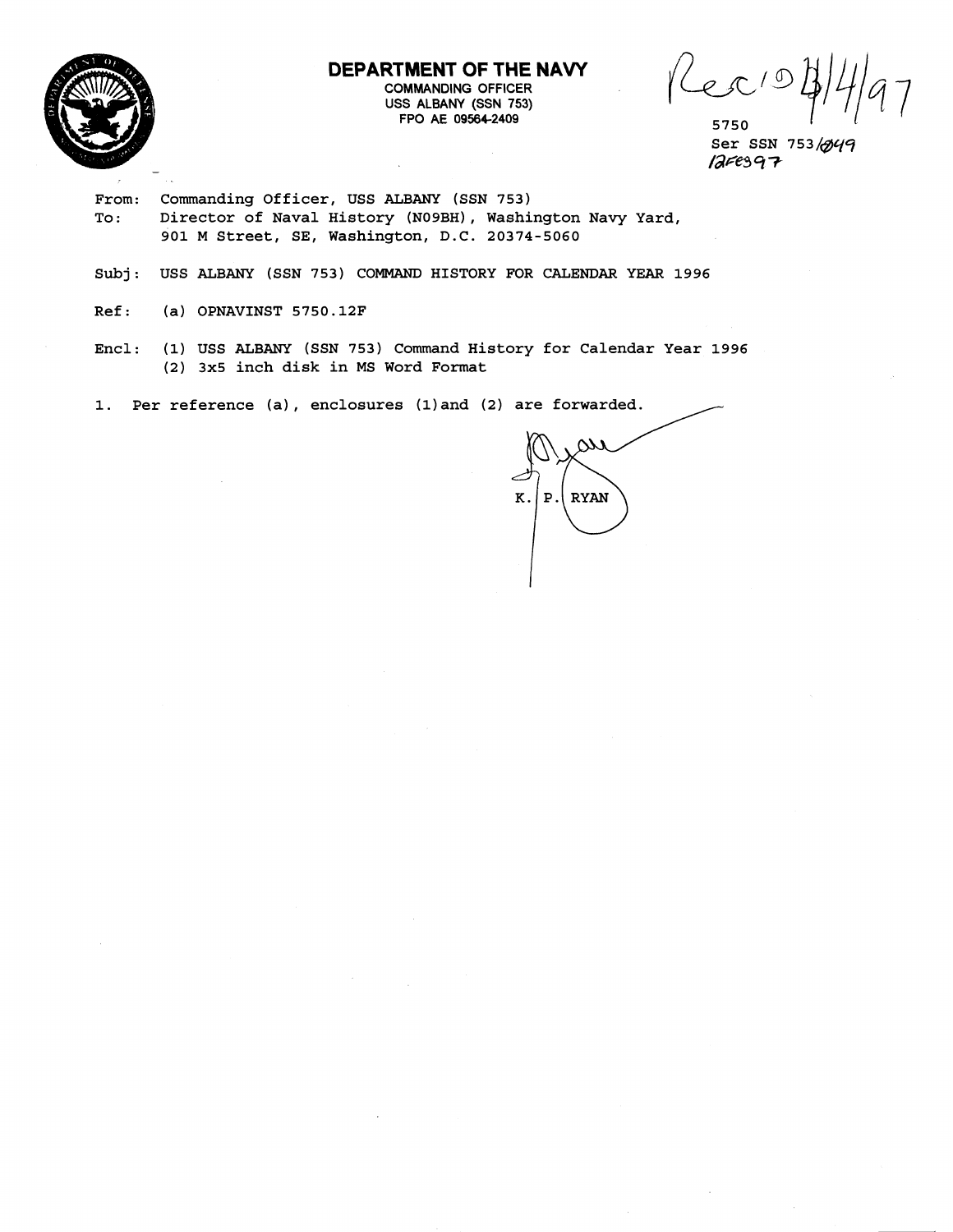#### 1. COMMAND COMPOSITION AND ORGANIZATION:

## a. Mission:

**(1) USS ALBANY (SSN 7531, the 43rd ship of the Los Angeles class, is one of the Navy's newest nuclear powered attack submarines. It is the most advanced undersea vessel of its type in the world.** 

**(2) The 360 ft, 6900 ton ship is well equipped to accomplish any assigned mission. Faster than her predecessors, she is equipped with "State of**  the Art" highly accurate sensors and weapons control systems, and is armed with **sophisticated MK 48 Anti-Submarine Torpedoes, Advanced Capability Torpedoes (ADCAP), and twelve vertical launch tubes in the bow to launch TOMAHAWK Cruise Missiles. ALBANY carries a crew of 139 (14 officers and 125 enlisted men).** 

#### b. Organizational structure:

**(1) Immediate Senior Commands:** 

**Commander Submarine Force, U.S. Atlantic Fleet** - **VADM R. W. Mies Commander, Submarine Group TWO** - **RADM M. I. Fages Commander, Submarine Squadron SIX** - **CAPT R. P. Terpstra Commanding Officer** - **CDR K. P. Ryan** 

- **(2) Permanent Duty Station: Norfolk, VA.**
- c. Chronology:

| Dates                                   | Events                                                             |
|-----------------------------------------|--------------------------------------------------------------------|
| $01 - 01 - 96$                          | HOLIDAY STAND DOWN                                                 |
| $01 - 02 - 96$                          | INPORT NORFOLK, VIRGINIA                                           |
|                                         | 01-03-96 to 04-05-96 DEPLOYMENT NORTH ATLANTIC                     |
|                                         | 03-21-96 to 03-26-96 INPORT FASLANE, SCOTLAND                      |
| 04-06-96 to 04-17-96 STAND DOWN         |                                                                    |
|                                         | 04-18-96 to 04-21-96 TOPSIDE PREPARATIONS FOR SUBMARINE            |
|                                         | SOUADRON SIX CHANGE OF COMMAND                                     |
| 04-22-96 to 05-24-96                    | INTERMEDIATE MAINTENANCE ACTIVITY (IMA)                            |
|                                         | <b>UPKEEP</b>                                                      |
| $04 - 26 - 96$                          | SUBMARINE SQUADRON SIX CHANGE OF COMMAND                           |
|                                         | ABOARD USS ALBANY (SSN 753)                                        |
| 05-25-96                                | FAST CRUISE                                                        |
| $05 - 26 - 96$                          | INPORT NORFOLK, VA                                                 |
|                                         | 05-27-96 to 06-06-96 UNDERWAY (U/W) VIRGINIA COAST OPERATING AREAS |
|                                         | (VACAPES) (SEA TRIALS & MIDSHIPMAN OPERATIONS)                     |
| 06-07-96 to 06-09-96                    | INPORT NORFOLK, VA                                                 |
| 06-10-96 to 06-30-96                    | SCHEDULED PRESERVATION UPKEEP COORDINATION                         |
|                                         | EFFORT (SPRUCE)                                                    |
| 07-01-96 TO 07-07-96 INPORT NORFOLK, VA |                                                                    |
| 07-08-96 to 07-19-96                    | U/W VACAPES (EHF TESTING)                                          |
| 07-20-96 to 08-07-96                    | INPORT NORFOLK, VA                                                 |
| 08-08-96 to 08-26-96                    | U/W CARIBBEAN (BATTLE GROUP OPERATIONS)                            |
| 08-27-96 to 08-31-96                    | INPORT ROOSEVELT ROADS, PUERTO RICO; VIP                           |
|                                         | VISIT BY MEATLOAF.                                                 |
|                                         | 09-01-96 to 09-11-96 U/W CARIBBEAN (BATTLE GROUP OPERATIONS)       |
|                                         |                                                                    |